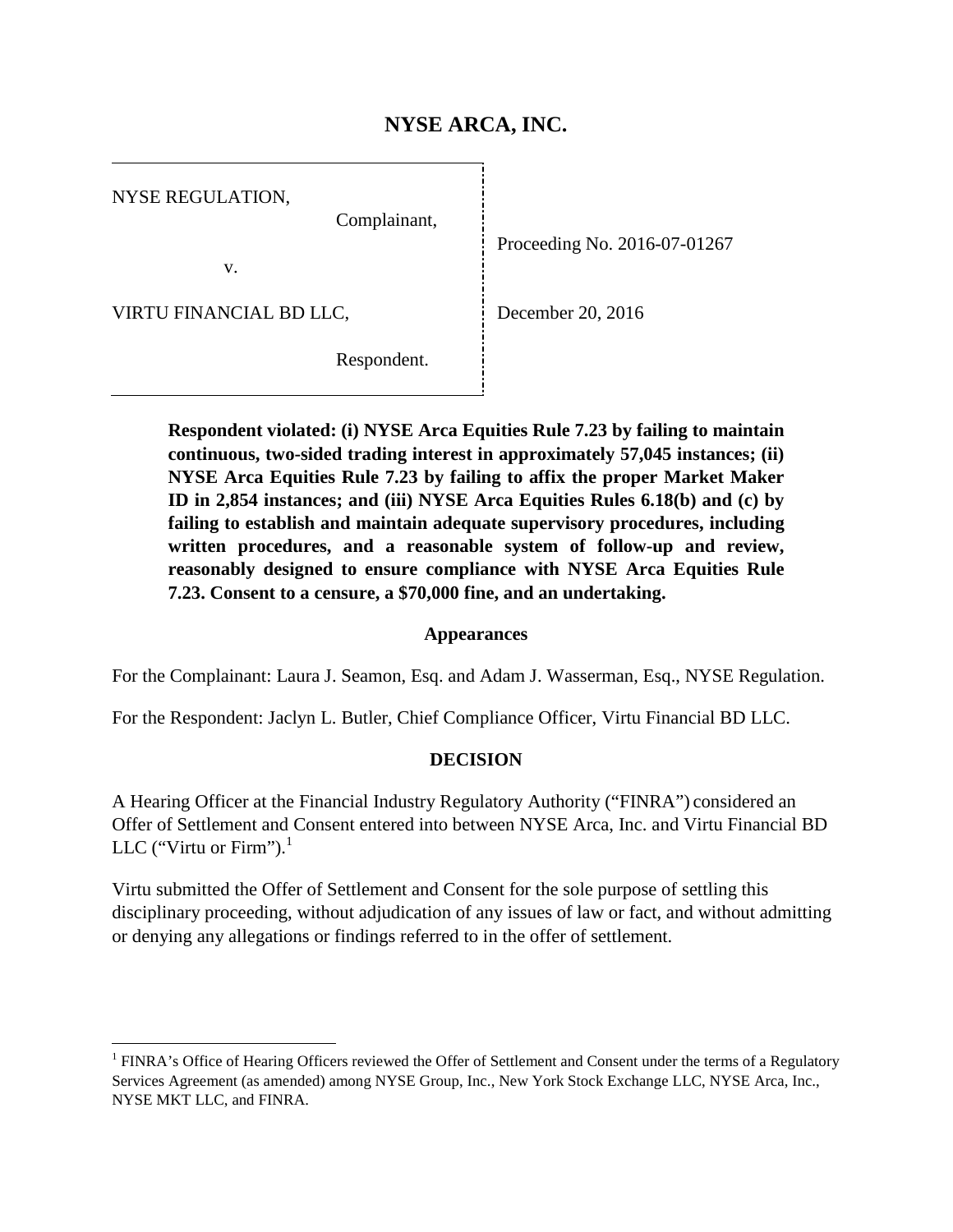The Hearing Officer accepts the Offer of Settlement and Consent and issues this Decision in accordance with NYSE Arca Equities Rules.<sup>[2](#page-1-0)</sup>

## **FINDINGS OF FACTS AND VIOLATIONS**

### **Overview**

1. During the eleven-quarter time period of April 1, 2013, through December 31, 2015 ("Review Period"), Virtu violated: (i) NYSE Arca Equities Rule 7.23 by failing to maintain continuous, two-sided trading interest in approximately 57,045 instances<sup>[3](#page-1-1)</sup>[; \(ii\)](#page-1-1) NYSE Arca Equities Rule 7.23 by failing to affix the proper Market Maker ID ("MMID") in 2,85[4](#page-1-2) instances;<sup>4</sup> and (iii) NYSE Arca Equities Rules 6.18(b) and (c) by failing to establish and maintain adequate supervisory procedures, including written procedures, and a reasonable system of follow-up and review, reasonably designed to ensure compliance with NYSE Arca Equities Rule 7.23.

### **Background and Jurisdiction**

2. The Firm is an Equities Trading Permit ("ETP Holder") with NYSE Arca Equities Inc. (the "Exchange").

### **Violations**

- 3. NYSE Arca Equities Rule 7.23 (a)(1)(B) sets forth specific quotation requirements for ETP Holders that are registered as Market Makers in one or more securities that trade on the NYSE Arca Equities market. Under the Rule, a Market Maker has pricing obligations for National Market System ("NMS") stocks in which the Market Maker must, during the core trading session, enter bid (offer) interest, "not more than the 'Designated Percentage<sup>5</sup><sup>2</sup> away from the then current [NBBO], or if no [NBBO], not more than the Designated Percentage away from the last reported sale from the responsible single plan processor." The Market Maker is required to remain within the Designated Percentage as the NBBO increases, decreases, or if a bid (offer) is executed or cancelled.
- 4. Because Market Makers receive benefits for their registration in particular symbols, it is essential that they uphold the quoting obligations associated with their registered symbols, and provide market liquidly in the form of continuous quoting, as required by NYSE Arca Equities Rule 7.23.

<span id="page-1-0"></span> $2^2$  The facts, allegations, and conclusions contained in this Decision were taken from the executed Offer of Settlement and Consent.

<span id="page-1-1"></span><sup>&</sup>lt;sup>3</sup> This figure was calculated using a sampling approach.

<span id="page-1-2"></span><sup>4</sup> This figure also was calculated using a sampling approach.

<span id="page-1-3"></span><sup>&</sup>lt;sup>5</sup> NYSE Arca Rule 7.23(a)(1)(B)(iii) defines the required "Designated Percentage" for securities.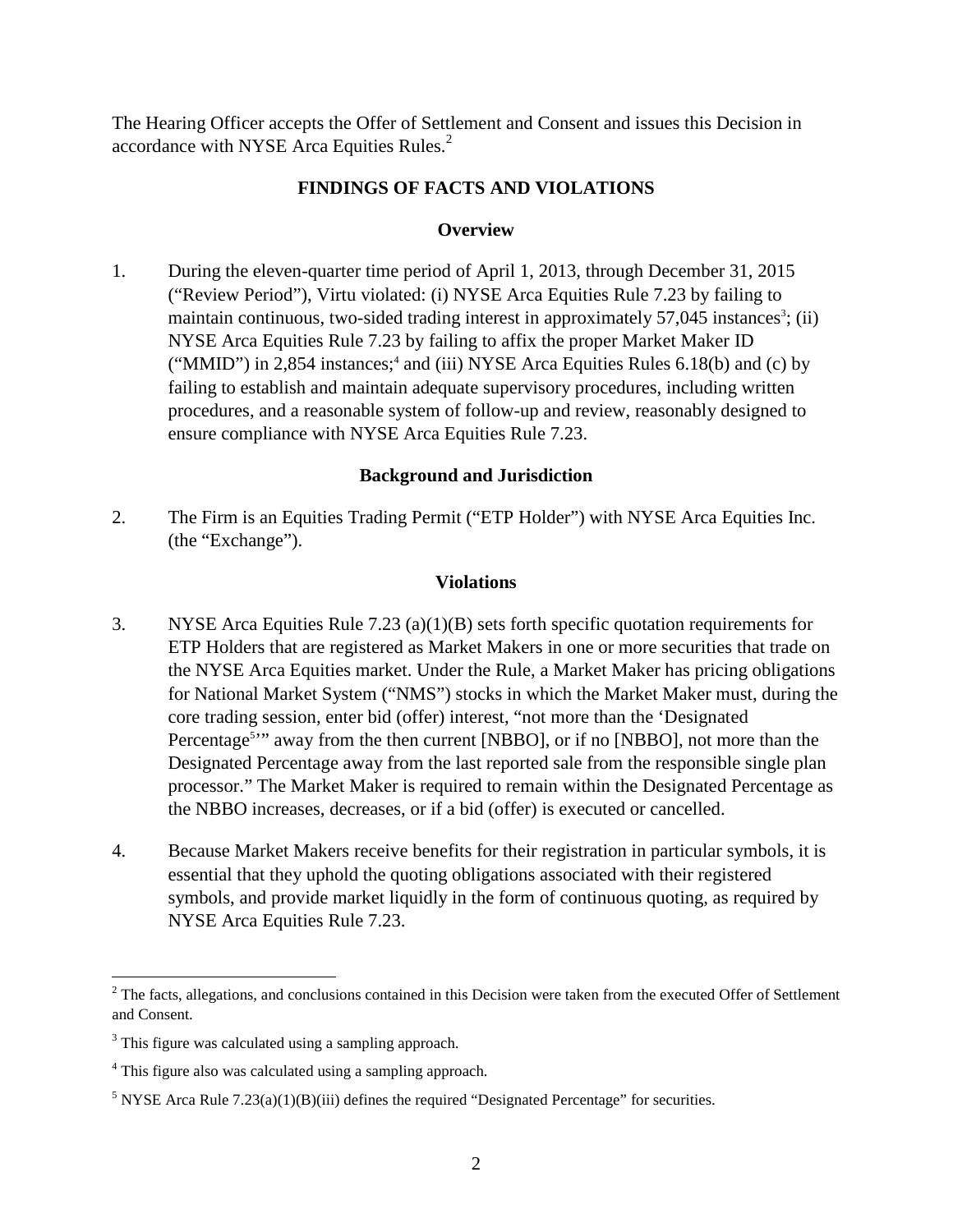- 5. In approximately 57,045 instances during the Review Period, Virtu violated NYSE Arca Equities Rule  $7.23(a)(1)(B)$ , by failing to enter and maintain continuous, two-sided trading interest within the Designated Percentage above and below the NBBO as required by the Rule.
- 6. In interpretation of NYSE Arca Equities Rule 7.23, NYSE Arca RBE-10-08 "New Market Maker Pricing Obligations" (Dec. 3, 2010) and NYSE Arca RBE-11-05 "Amended Arca Equities Rules 7.11 and 7.23…" (Aug. 4, 2011) require ETP Holders to include the proper MMID in submitted quotes in order to receive "credit" for satisfying the continuous two-sided quoting obligation of NYSE Arca Equities Rule 7.23.
- 7. In approximately 2,854 instances, the Firm failed to affix the proper MMID to its quotes, thus failing to meet the continuous quoting obligations of NYSE Arca Equities Rule 7.23.
- 8. NYSE Arca Equities Rule 6.18(b) requires each ETP Holder to "establish and maintain a system to supervise the activities of its associated persons and the operation of its business." Pursuant to NYSE Arca Equities Rule 6.18(b), "[s]uch system must be reasonably designed to ensure compliance with applicable federal securities laws and regulations and NYSE Arca Equities Rules." Moreover, NYSE Arca Equities Rule 6.18(c) requires each ETP Holder to "establish, maintain, and enforce written procedures to supervise the business in which it engages and to supervise the activities of its associated persons that are reasonably designed to achieve compliance with applicable federal securities laws and regulations, and with the NYSE Arca Equities Rules."
- 9. Due to the combination of, among other things, wide exception parameters (which resulted in too high of a threshold for potential quoting failures to be reviewed), the use of a sampling methodology that did not review across all symbols, and lack of a systematic escalation of observed quoting issues as part of its supervisory review process, Virtu failed to detect, identify, and remedy persistent quoting failures. As a result, Virtu violated NYSE Arca Equities Rules 6.18(b) and (c) during the Review Period because it failed to reasonably supervise the activities of its associated persons and the operation of its business by establishing and maintaining adequate supervisory procedures, including written procedures and a reasonable system of follow-up and review, that were reasonably designed to ensure compliance with NYSE Arca Equities Rule 7.23.

### **Relevant Disciplinary History**

10. On December 7, 2012, Virtu received a Cautionary Action Letter for failing to meet its quoting obligations under NYSE Arca Equities Rule 7.23 for the time period of December 6, 2010, through July 31, 2012.